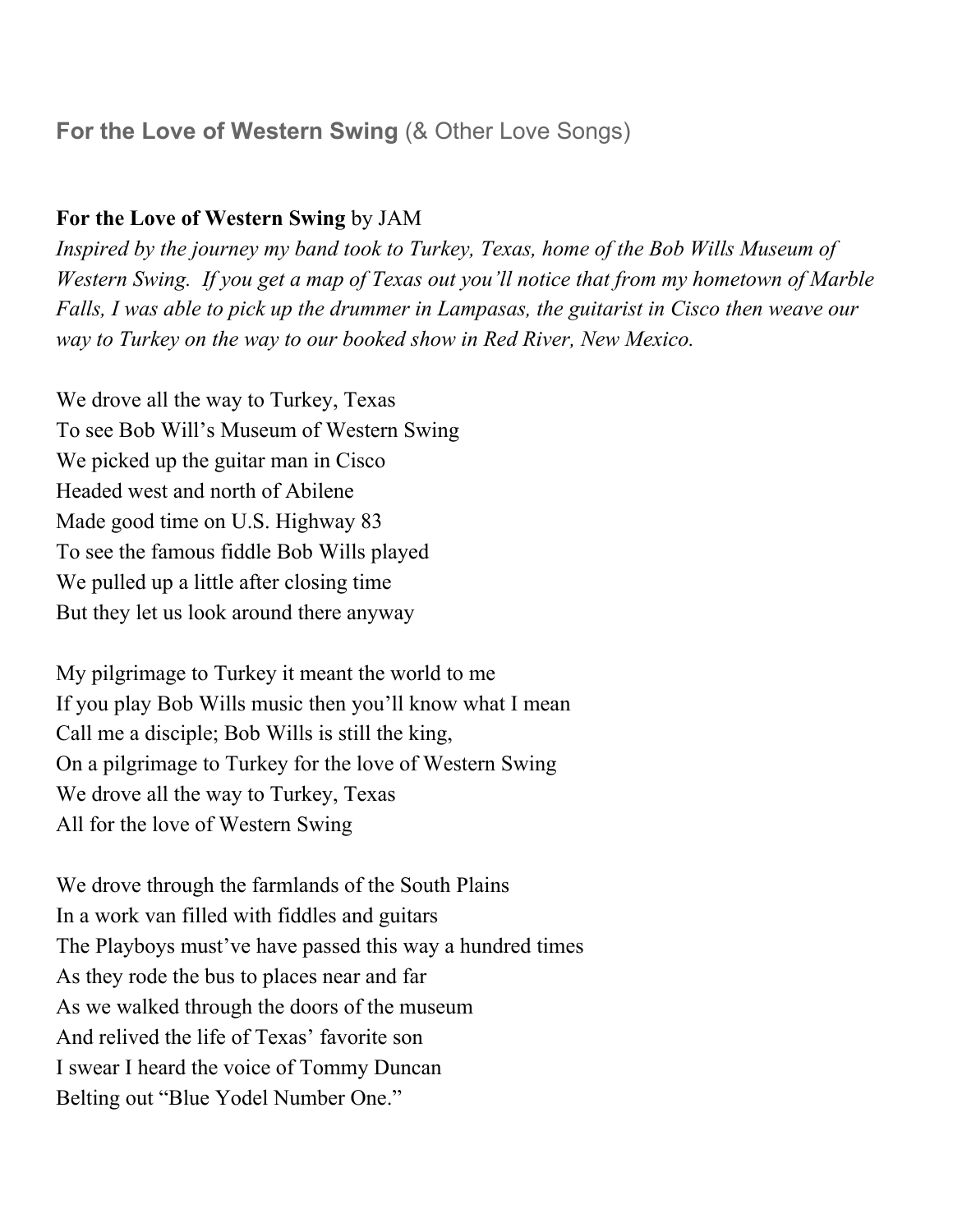#### **Who's On Your Mind** by JAM

*It's the song that I performed at the True Value Country Showdown in Lampasas where I competed against Jason Roberts (Grammy-winning fiddler and former Asleep at the Wheel band member) and others. The judges like my songwriting and awarded me first place and a spot at the state championships in San Antonio where I competed against Tracy Byrd (we both lost to Jim Bob Burris as did Clint Black the previous year!).*

You're going through the motions There's no love left in your kiss You leave me with the notion I really don't exist You never look into my eyes you never squeeze my hand No matter how I try I still don't understand

Who's on your mind when we're kissing? Who stole your heart? Who are you missing? I always find you reminiscing Who's on your mind when we're kissing? Is he a lasting memory you're kissing in my bed? Or just a passing fantasy dancing in your head? Is it love or make believe we're making through the night? Who's the stranger in your dreams when I turn out the lights?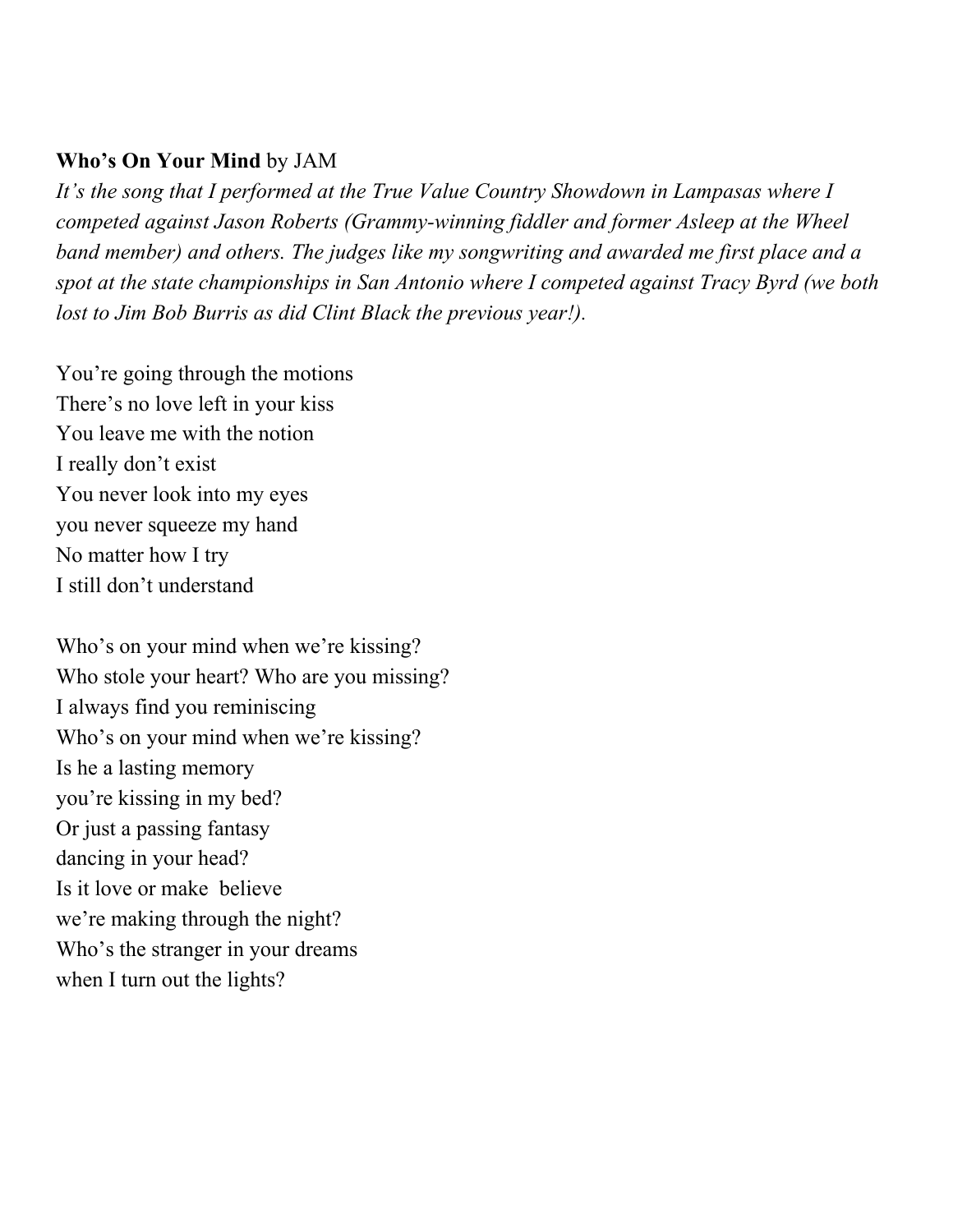## **You Bring Out the Best in Me** By JAM & Jerry Harkins

This is a song we started many years ago but only recently finished in time for the new swing album. Jerry and I had an earlier version that really didn't feel right until we turned it into this *modern swing version, inspired by the modern swing songs by George Strait, Clint Black and Keith Whitley.*

I'm the King of Two-step underneath the neon sign A Romeo in cowboy boots when I look into your eyes When we dance together I get better by the song I can go 'til closing time then love you all night long

You bring out the best in me You see the good the others couldn't see Now I can reach the big blue sky Because of you now I can fly You bring out the best in me

I'm Superman in blue jeans when you're holding on to me I can move a mountain. I can tame the sea. I walk a little taller when I'm walking next to you You make me believe there ain't a thing that I can't do

### **Cherry Springs Swing** *by Ron Knuth & jAm*

*This swing song began as a fiddle instrumental by my old band mate Ron Knuth, a world class fiddler who currently plays with Johnny Bush, and who previously toured with Hank Williams,* Jr. When I told him the song needed lyrics he said he had been waiting for me to write them. I *did a little research and recorded a rushed early version of this song on my Rodeo Night album for a German label distributed internationally by Universal. Years later, realizing it was not finished, I added the additional verses and lyrics. If you've been watching the Ken Burns series on Country Music you'll see many scenes by the legends at many historic dance halls. This hall unfortunately has become little more than a storage building today, but in its heyday it saw Elvis, Willie, Hank Thompson, Ray Price, Mary Robbins and so many more grace it's wooden stage.*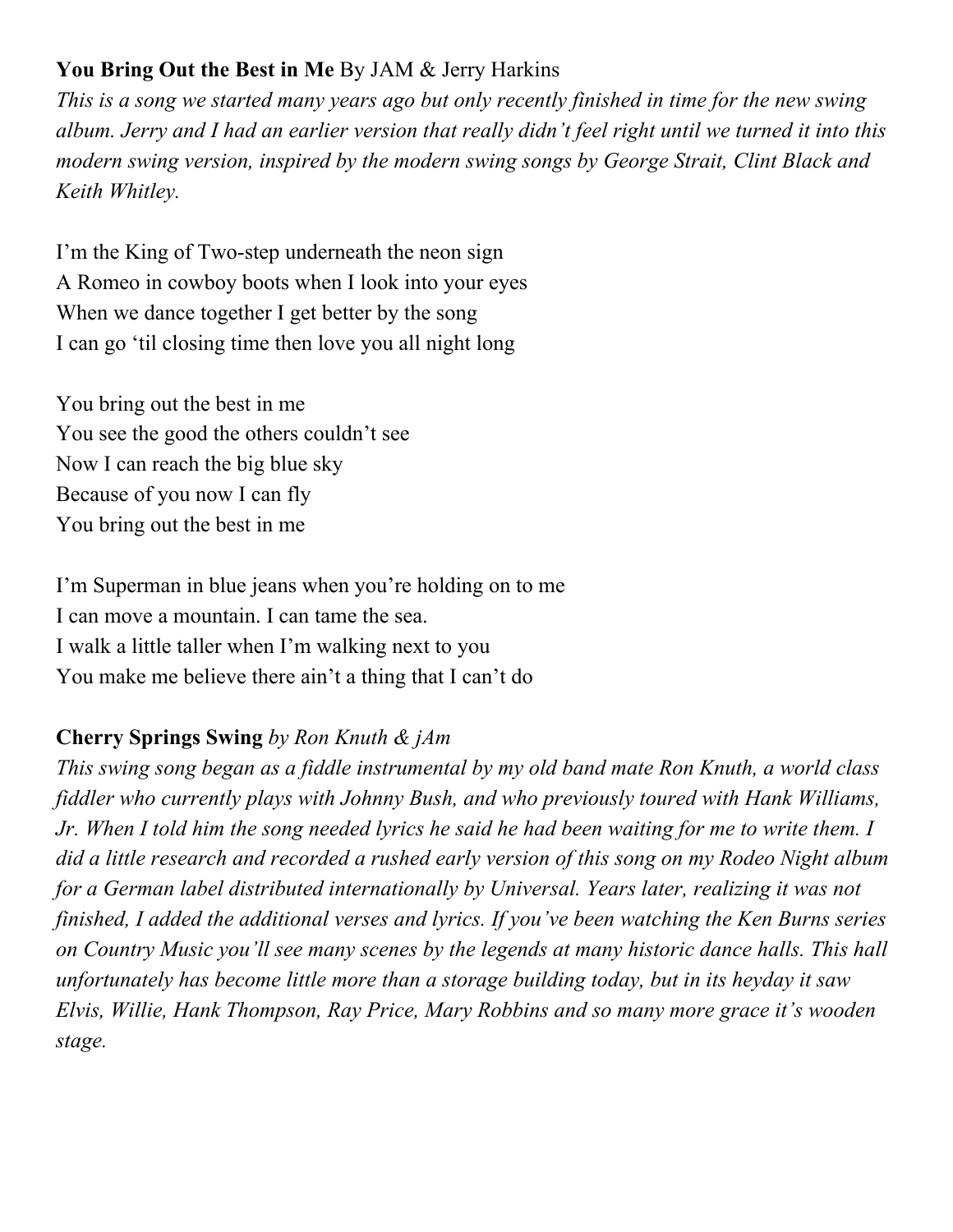Go west young man to Cherry Springs Where fiddlers rule and swing is king You'll find us playing for the door Just like the Texas Troubadours Walk the floor where E.T. cried The night he learned his baby died You'll hear a spirit from above The rafters echo "Faded Love." Elvis caught a rising star That saw Chuck Berry's red guitar Hank the First and Patsy Cline Where Johnny Cash once walked the line Shine your boots it's Saturday night You'll swear George Jones is still alive The German folks still love to sing The Cherry Springs Swing A stones throw from old Germantown You'll hear the fiddle man breakdown The bar will take you back in time When a young Ray Price was in his prime Founded by a native son Before the west was truly won What a run for the old dance hall But is it time for one last call Where Buck and Lefty took the stage Even Willie back in its heyday The Negro Swing Band played there too Where Marty Robbin's sang the blues Shine your boots it's Saturday night You'll swear Bob Wills is still alive The German folks still love to sing The Cherry Springs Swing Shine your boots it's Saturday night You'll swear Bob Wills is still alive The German folks still love to sing The Cherry Springs Swing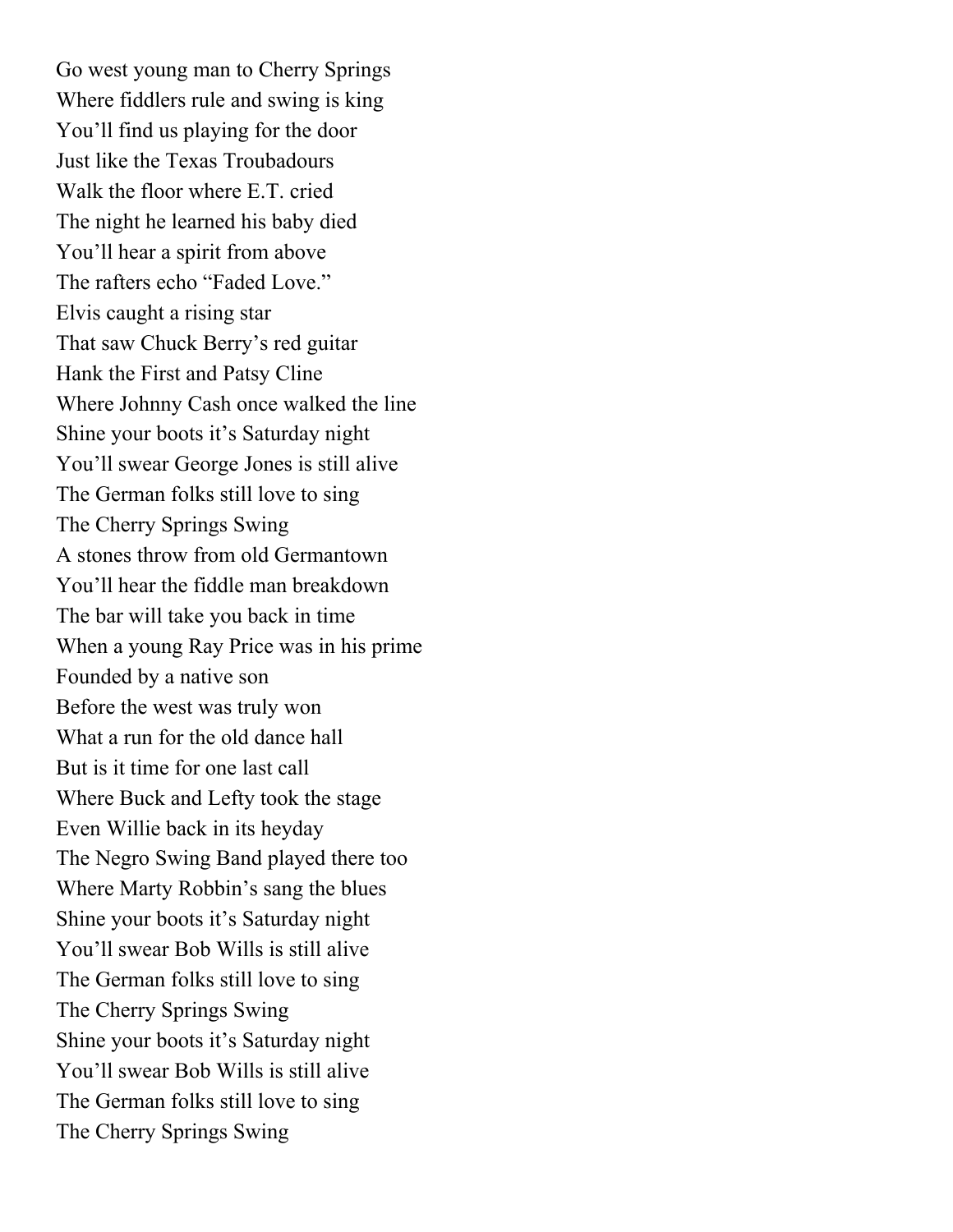### **Old Songs** by Keith MacDonnell and JAM

It's a song about the joy we feel when we hear one of our favorite old songs as we're driving *down the highway--how many of you belt it out as loudly as you can when you don't think anyone's listening? It's co-written by MacDonnell. "Old Songs" & "Part of the Solution" were both part of a previous crowdfunding campaign!*

Old songs touch you like a friend who shows up in the nick of time Right on cue to comfort you with a perfect word or rhyme I hear "Layla" on the radio I become part of the band Or a Beatles' song like "Let It Be" I sing as loudly as I can!

I love old songs. I love old songs I sing along and the hurt is gone A forty-five with pops and crackles An old LP on your turntable Hey, hey, hey, I love old songs (repeat)

Old songs take you back in time to the sock hop where you did "The Twist." Suddenly you're "Forever Young" as Dylan sings for your first kiss Like magic there you are again making out in your first car "Blue Bayou" on the stereo beneath the twinkling stars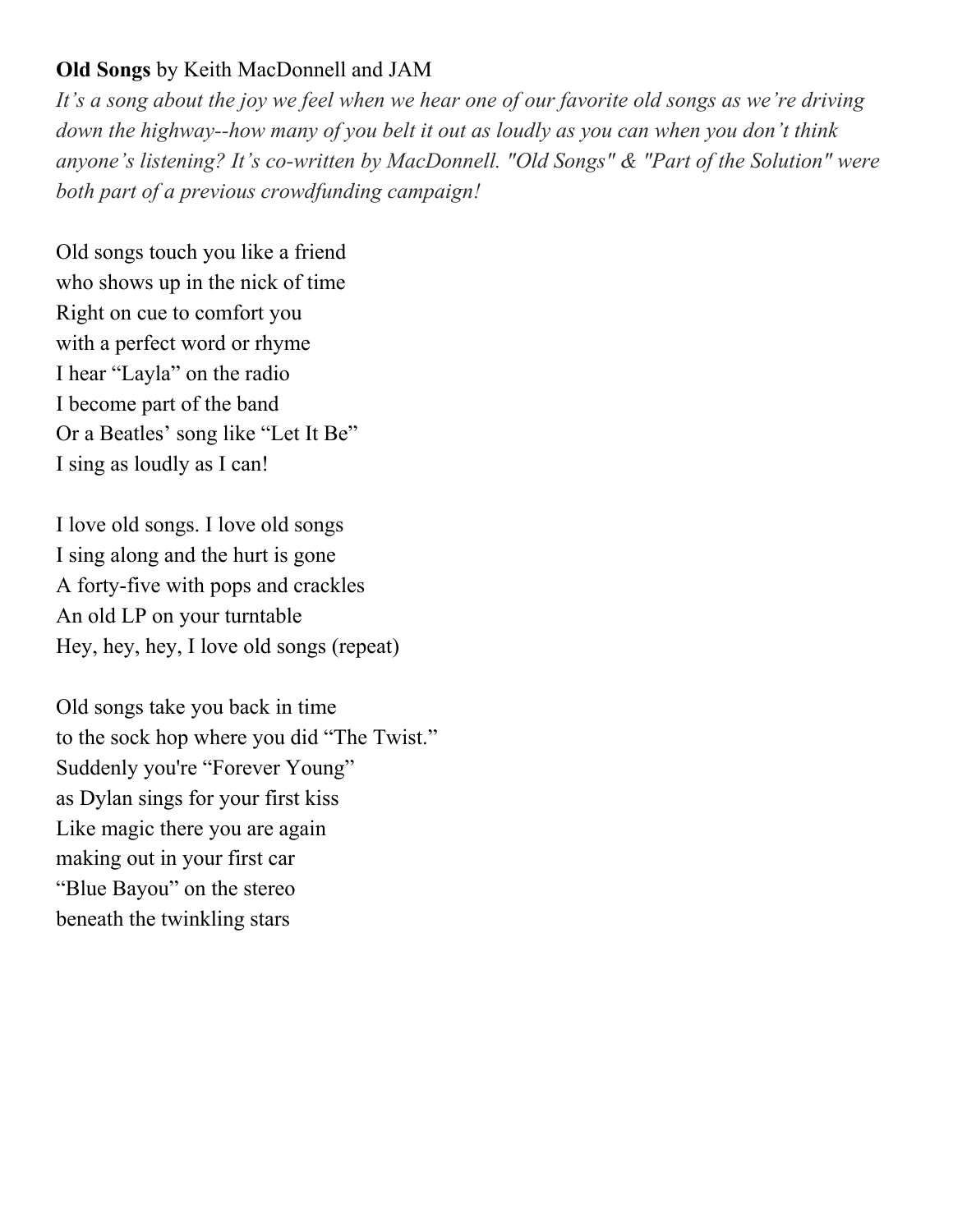### **Roly-Poly (Hay Pancito)** by Fred Rose

*One longtime radio man told me that he's heard more versions of this Bob Wills song than any other, but that he'd never heard my bilingual twist on the song with a Mexican accordion! Some of you might remember that I sang a version of this song on the USA Network's Nashville Star Season I. My fellow Texan and national finalist Prentice Varnon and I had to convince the producers that Western Swing was a viable subgenre of Country music.*

Roly Poly eating corn and taters Hungry every minute of the day Roly Poly gnawing on a biscuit As long as he can chew it it's okay He can eat an apple pie and never even bat an eye He likes everything from soup to hay Roly Poly Daddy's little fatty Bet he's gonna be a man someday

Aiye pancito papas para almuerzo Y huevos con chorizo, como no? Hay Pancito siempre tienes hambre Eres un pancito como yo Comes la comida como un caballo Una mas tortilla por favor! Aiye pancito, hijo muy gordito Eres un pancito como yo

He can eat an apple pie and never even bat an eye He likes everything from soup to hay Aiye pancito, hijo muy gordito Eres un pancito como yo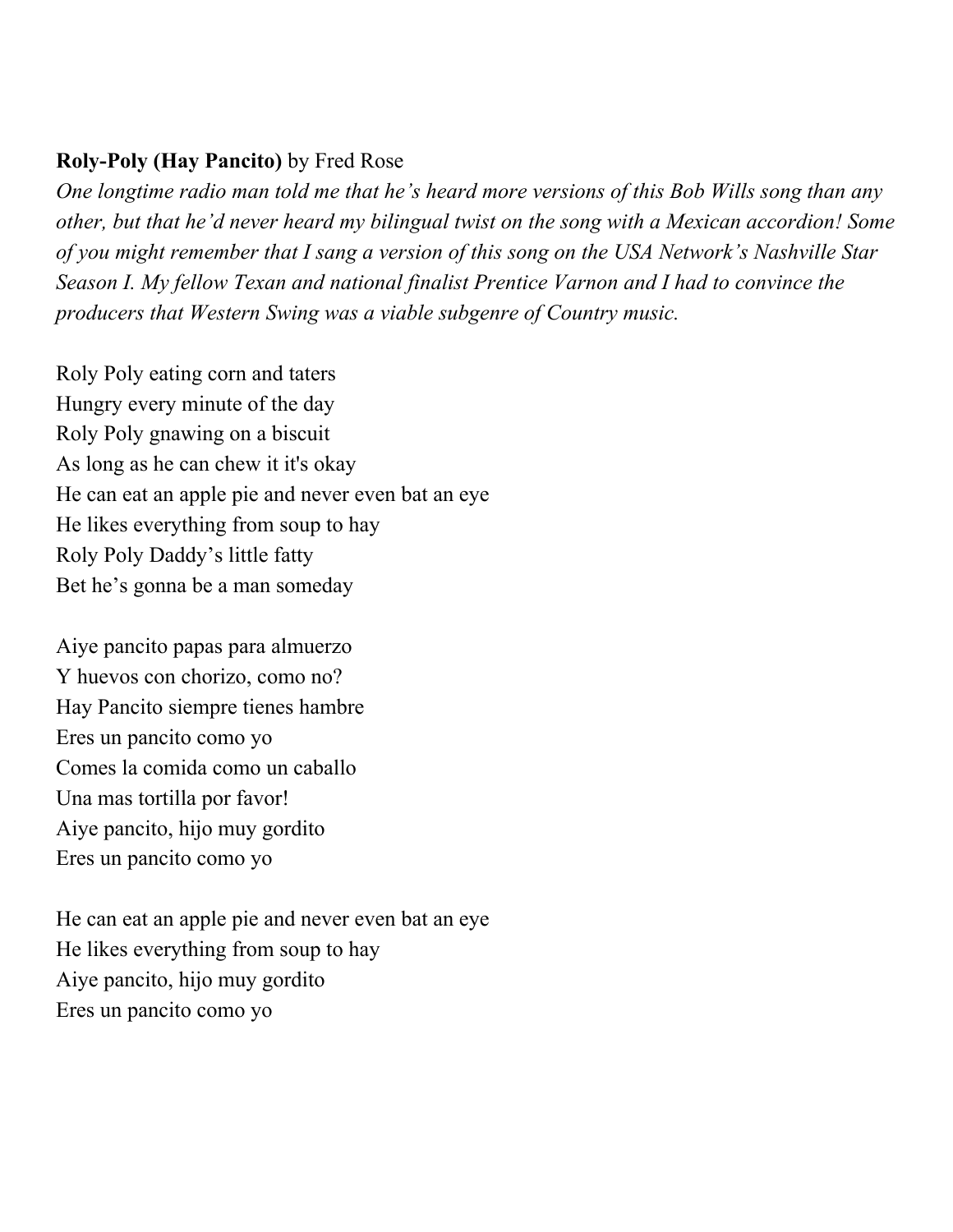### **Take Me Back To Texas** by Bob Wills and Tommy Duncan

*Our cumbia and swing track features Texas Tornado's drummer Ernie Durawa and Grammy winners, Max Baca on bajo sexto, and Josh Baca on accordion. According to Rick Kienzle, noted country historian, this title preceded Wills's "Take Me Back to Tulsa."*

You see that girl with the red [dress](https://www.definitions.net/definition/dress) on, Some [folks](https://www.definitions.net/definition/folks) call her Dinah Stoled my [heart](https://www.definitions.net/definition/heart) away from me Way down in Louisiana

Take me back to Texas, I'm too [young](https://www.definitions.net/definition/young) to marry Take me back to Texas, I'm too [young](https://www.definitions.net/definition/young) to marry

The big bee [sucks](https://www.definitions.net/definition/sucks) the blossom And the [little](https://www.definitions.net/definition/little) bee [makes](https://www.definitions.net/definition/makes) the honey Poor man [throws](https://www.definitions.net/definition/throws) the cotton And the rich man [makes](https://www.definitions.net/definition/makes) the money

Went down to the railroad laid my head down on the track Thought about that gal of mine and gradually eased it back

Take me back to Texas, I'm too [young](https://www.definitions.net/definition/young) to marry Take me back to Texas, I'm too [young](https://www.definitions.net/definition/young) to marry

We [travel](https://www.definitions.net/definition/travel) all over this [country](https://www.definitions.net/definition/country) wide Playing [music](https://www.definitions.net/definition/music) by the hour Always wear this [great](https://www.definitions.net/definition/great) big smile We [never](https://www.definitions.net/definition/never) do look sour

Take me back to Texas, I'm too [young](https://www.definitions.net/definition/young) to marry Take me back to Texas, I'm too [young](https://www.definitions.net/definition/young) to wed thee!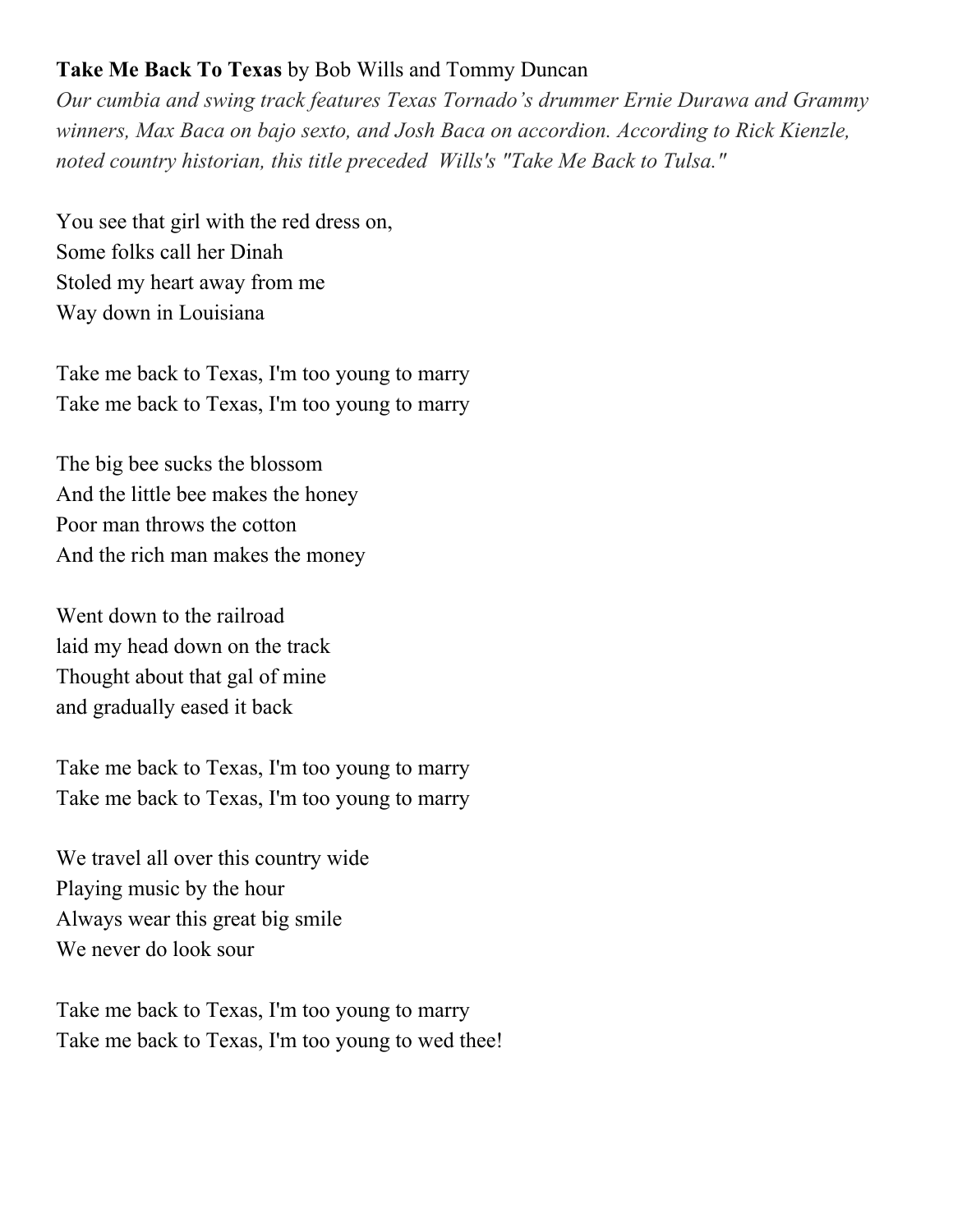### **Canta Papa** by JAM

One of my early songs from my college days which I had never recorded with the band. There is an acoustic guitar and vocal version on my first album, On the Border. I wrote it for my dad, *the drummer and former marine who years ago performed with Freddie Fender in Austin, Texas. No one was more surprised than Freddy Fender so when his two number one hits filled the radio airwaves he hired local bands to back him up. In Austin, that band was the Texas Drovers, at the City Colosseum or City Auditorium (my Dad can't remember which!).*

The drums my father played have long since been sold But he still has the rhythm of a dancer, a young dancer's soul He likes country music mariachis and old rock and roll My father lives longer but he never, no he never grows old

Canta Papa de amor, de dolor, Canta Papa Canta Papa de tu vida dificil, Canta Papa Canta Papa de los momentos alegres, Canta Papa Y cuando cantas recuerda tu hijo que que canta también

The songs my father sings have only three chords Musica filled full of love--they're more than just words They come from the heart they're not of the hand And my father can sing them as good as any man can.

# **Seguro Que Hell Yes** by Alex Harvey, Mike Blakely, & JAM

*Who would've thought that our invitation to a birthday get-together for Alex Harvey at the Sunset Grill in Nashville, TN would eventually lead to the creation of this song recorded first by Flaco Jimenez and Raul Malo, then later by Alan Jackson. Alex's former wife had invited us for cocktails at this legendary venue near music row to celebrate Alex's birthday. I remember Alex* asking if we were working on any new songs (the answer to that is always). I told him about this *slang my truck driving friend from El Paso had shared with me, "Seguro que hell yes." Twenty or thirty cocktail napkins later we had a song which appeared on a Grammy-winning album by Flaco on Arista. Alan Jackson, who was also an Arista, must've heard it when both he and Flaco were labe mates--we're not sure! In any case, he recorded this Tex-Mex song on his anthology, Genuine, The Alan Jackson Story. I've played it as a Mexican cumbia while Flaco cut an atypical modern Latin version, but the original groove is this Mexican polka include on the new album.*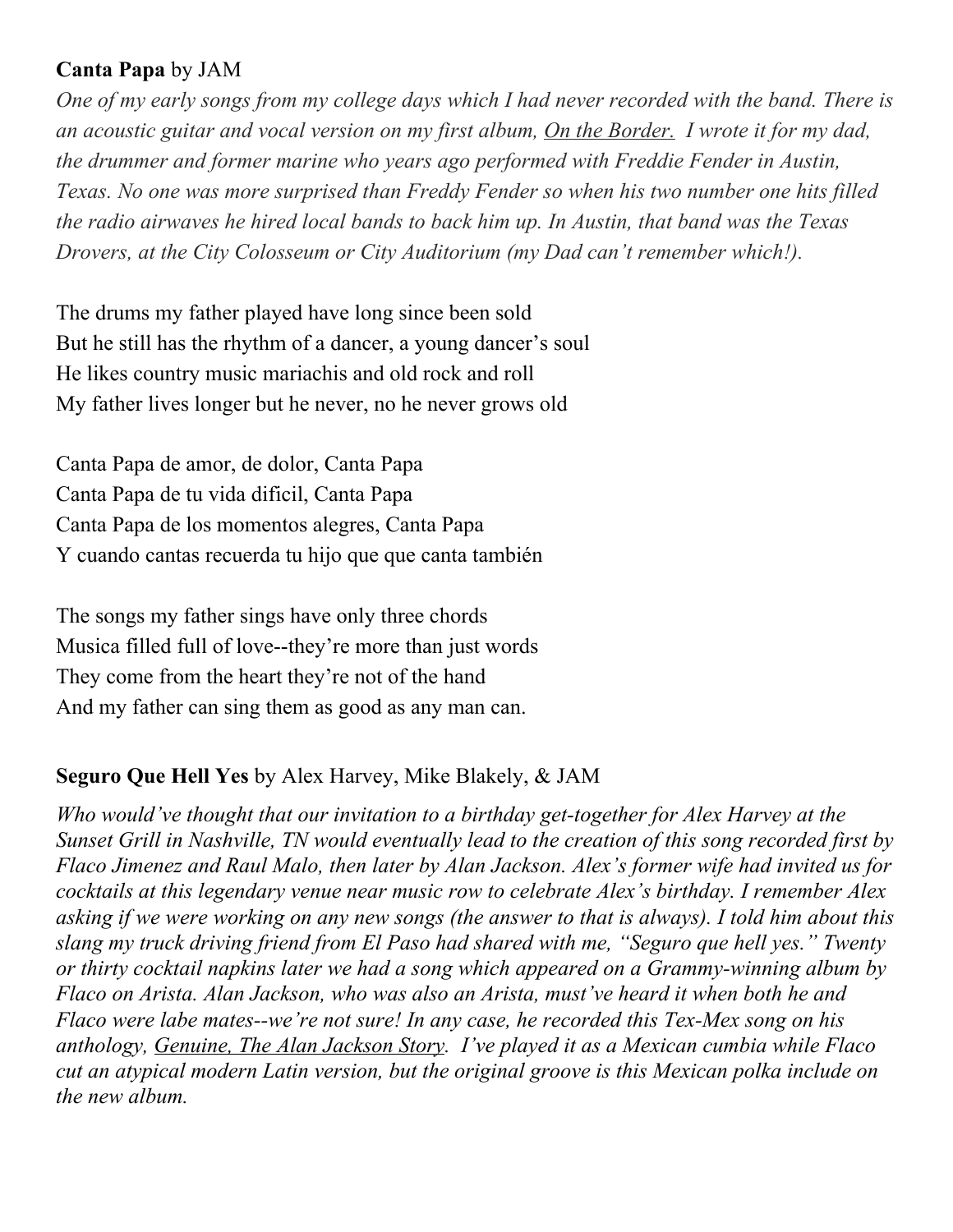Dígame Luna que puedo pensar María so sexy, seguro que hell yes Seguro, seguro, seguro que hell yes Seguro, seguro, seguro que hell yes

María, sangría es demasiado I'm getting higher, seguro que hell yes Seguro, seguro, seguro que hell yes Seguro, seguro, seguro que hell yes

Maria querida, let's go for a ride En el Toro rojo, seguro que hell yes Seguro, seguro, seguro que hell yes Seguro, seguro, seguro que hell yes

Maria tu padre está very angry Adelante rojo, seguro que hell yes Seguro, seguro, seguro que hell yes Seguro, seguro, seguro que hell yes

Yo tengo esposa bonita, que linda, she makes good menudo, seguro que hell yes Seguro, seguro, seguro que hell yes Seguro, seguro, seguro que hell yes

### **Gentle on My Mind** by John Hartford, recorded by Glen Campbell

*This Grammy-winning song by John Hartford is our tribute to the late Glenn Cambell, who influenced many a country musician with this nation television program--including me! Interestingly, it cracked the Pop charts at 39, but it only reached number 44 on the Country charts. Our version features Texas singer-songwriter Walt Wilkins and my longtime co-writer Mike Blakely on harmonies.*

It's knowing that your door is always open and your path is free to walk That makes me tend to leave my sleeping bag rolled up & stashed behind your couch.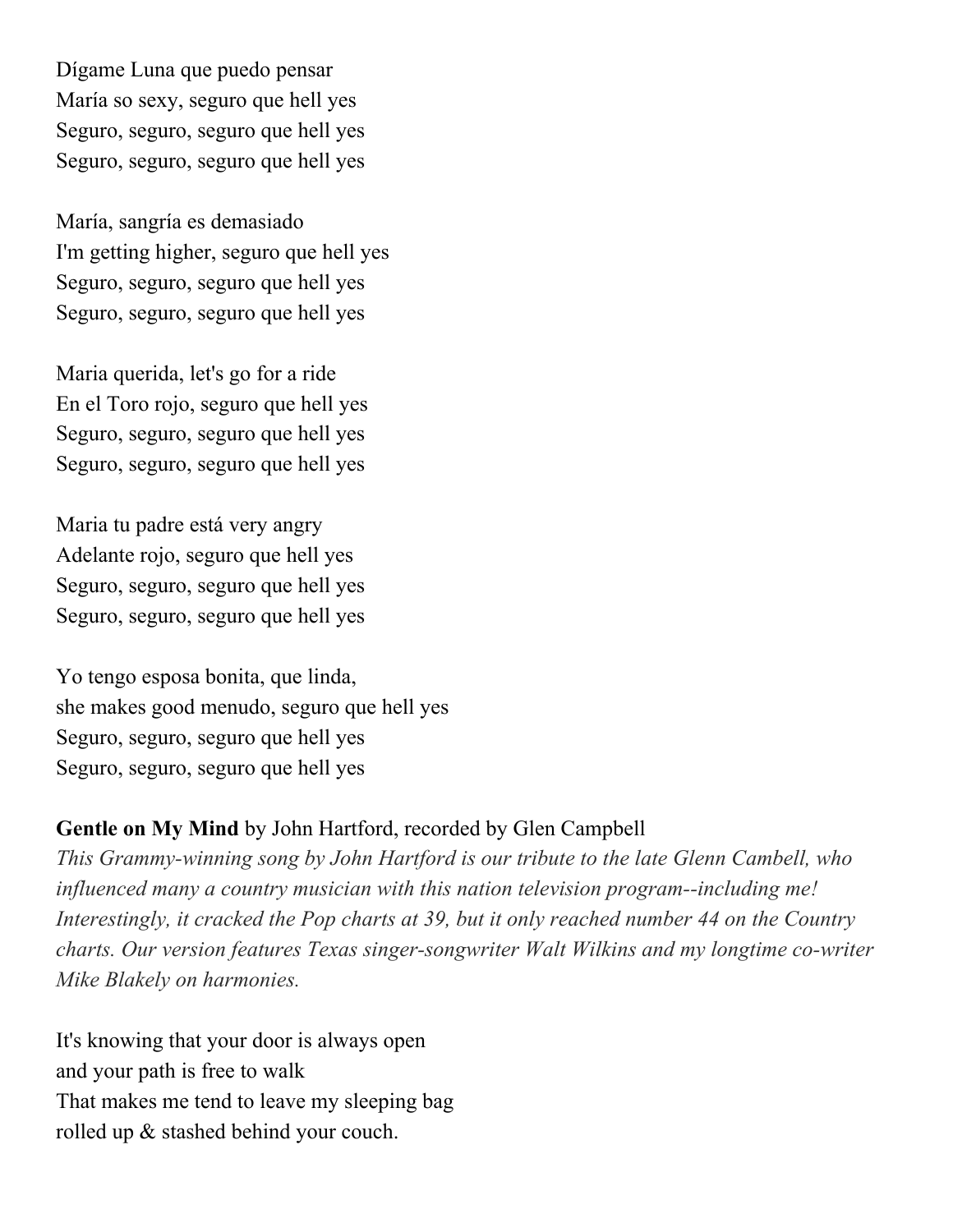And it's knowing I'm not shackled by forgotten words and bonds, and the ink stains that have dried up on some line. That keeps you in the backroads, by the rivers of my mem'ry, That keeps you ever gentle on my mind. It's not clinging to the rocks and ivy planted on their columns now that bind me Or something that somebody said because they thought we fit together walkin' It's just knowing that the world will not be cursing or forgiving When I walk along some railroad track and find. That you're moving on the backroads by the rivers of my memory And for hours you're just gentle on my mind. Through the wheatfields  $&$  the clotheslines the junkyards the Highways come between us. And some other woman crying to her mother cause she turned and I was gone. I still might run in silence, tears of joy might stain my face, and the summer sun might burn me till Im blind But not to where I cannot see you walkin on the backroads by the rivers flowing gentle on my mind. I dip my cup of soup back from some gurglin', cracklin' cauldron in some train yard. My beard a roughenin' coal pile and a dirty hat pulled low across my face. Through cupped hands round a tin can, I pretend to hold you to my breast and find That you're wavin from the backroads by the rivers of my memory ever smilin' ever gentle on my mind.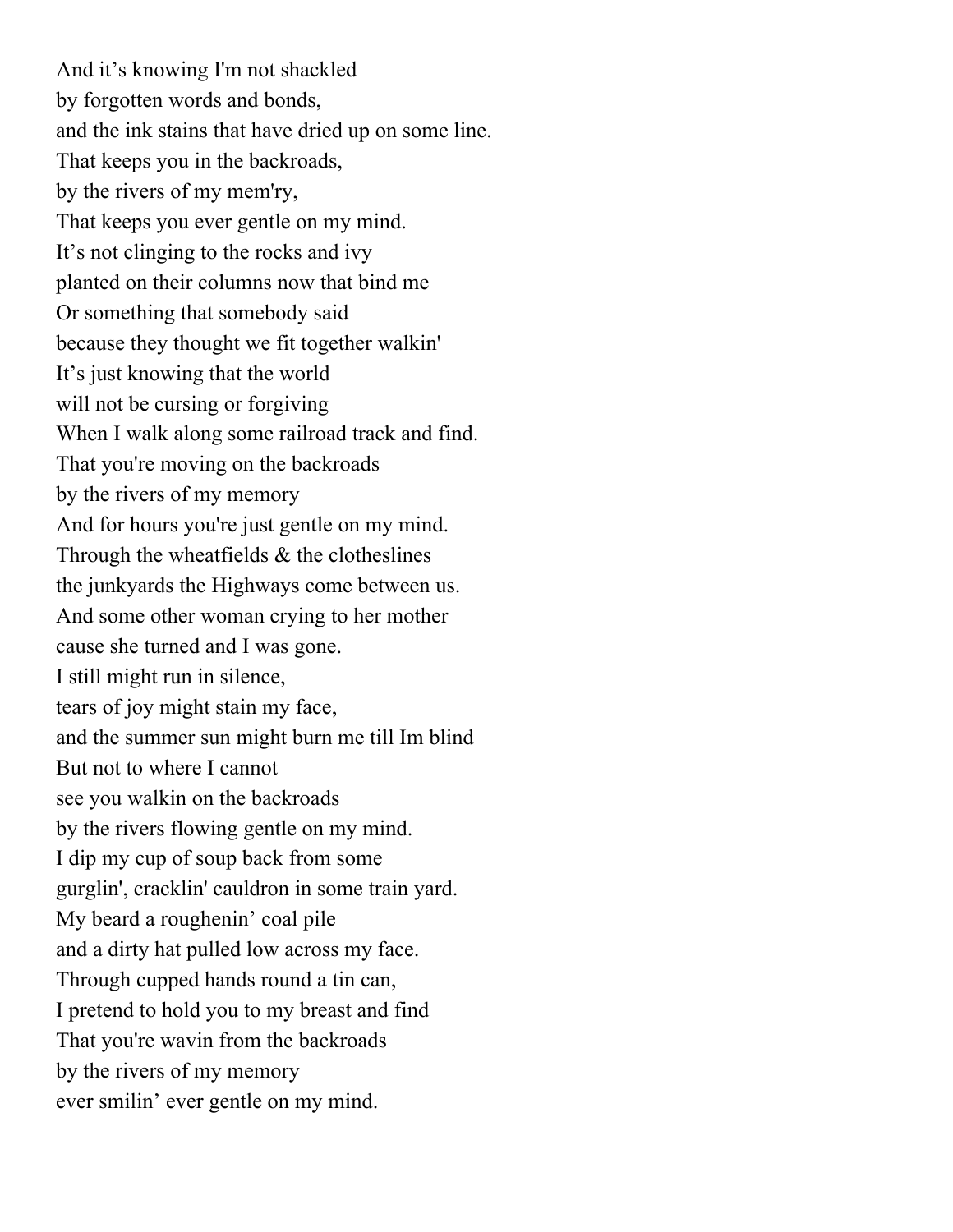## **I Could Live Without You** *by Harkins/Blakely/JAM*

*This is another one of the many songs, 73 that we can remember, that I cowrote with Mike Blakely at his El Rancho Quien Sabe during his days in Marble Falls. Jerry Harkins, a great steel guitarist co-wrote many of those with us including this one. El Rancho Quien Sabe* featured a small cabin with a small front porch, an old computer, and a good coffee pot. Mike *had sung an earlier version of this on our duo album, Blakely-Martinez, but I had never recorded my own version.*

I don't take you dancing quite as often as I should I don't say I love you everyday Sometimes the things I say could be misunderstood But darling if you ever went away I could live without you and wish you well I could live without you and time would tell I could live without you but it would be a living hell. If there's any doubt about the way I feel for you Let me ease your troubled mind I would barely breath and I just don't know what I'd do Darling, if you weren't by my side Even if tried I couldn't love you anymore Heaven knows just what I'd do if you walked out that door

# **Part of the Solution** by JAM & MacDonnell

*This song of healing is written for our children, Mariah, Falon, Aubrie, and Ryan, who were part of the package when I married my wife. The lyrics, co-written with Keith MacDonnell, I hope are more ef ective than a dogmatic lecture! Female vocals are by Aubrie and Mariah.*

You tell me he's not perfect; I submit nobody is Calmy share your feelings then listen closely to his You may never find the answer if you simply choose to run You can hold on to the anger or be part of the solution Remember what you told me about the kids who were so cruel They made fun of your best friend way back in middle school She was different from the others--a bolder shade in her complexion You chose to stand beside her and be part of the solution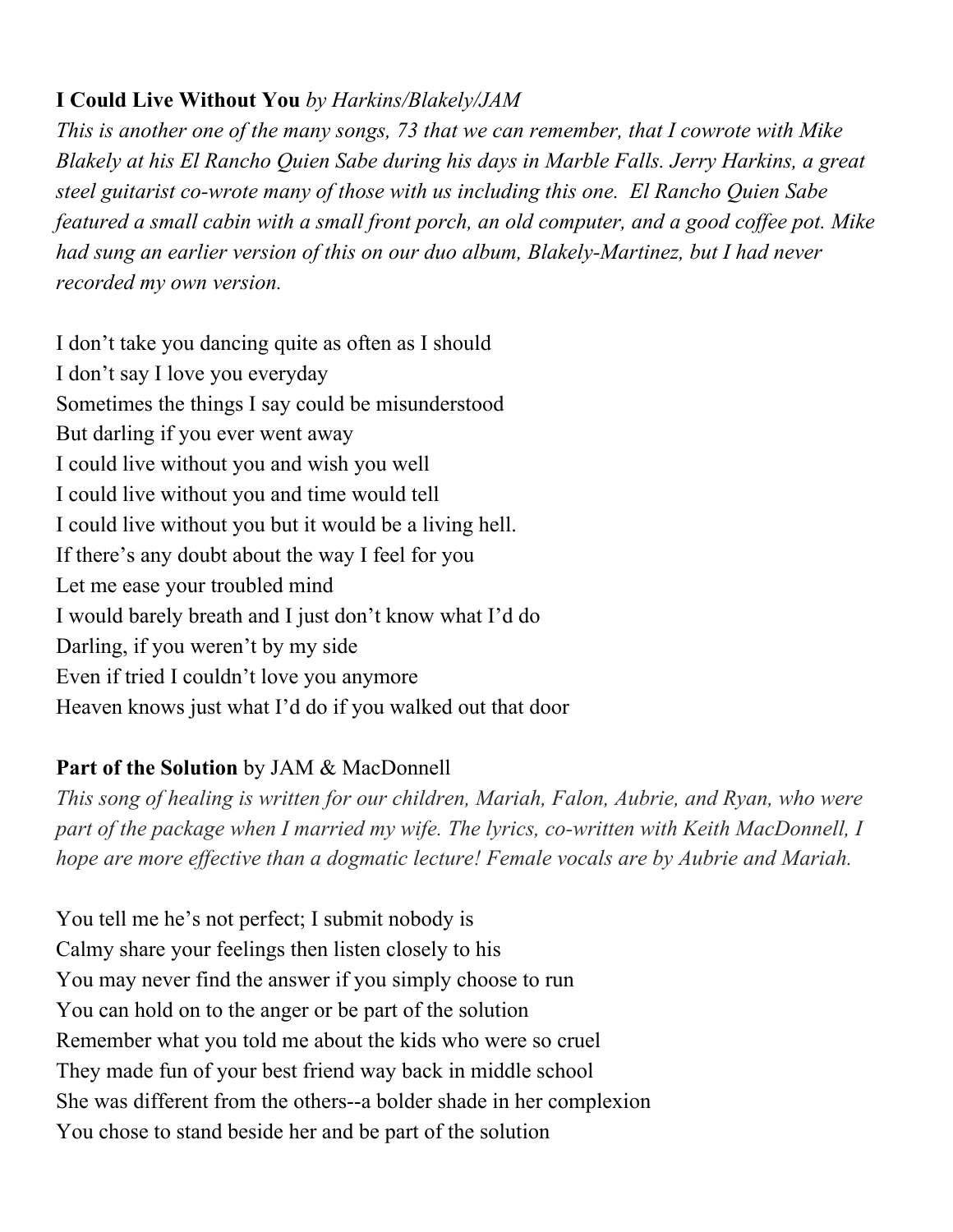You can be the Darkness You can be the Night Or you can be the Goodness You can be a point of light Your mother learned to love me thought I've got many flaws We've had our share of struggles but we've made it through them all I've learned to say I'm sorry and work through the emotions You can fill your mind with worry or be part of the solution (You can be) part of the problem or part of the solution (You can be) part of the problem or part of the solution

#### **The Beginning of the End of the Day** By JAM & Rick Bussey

*This walt I co-wrote with Rick Bussey, a Kerrville New Folk winner, is about what inspires a man during the 9 to 5 work day. Yes, it's usually a woman!*

The sun's going down over texas.. Soon you'll hear the first double stop play I take my first taste from a bottle of beer The beginning of the end of the day

The moon gives a wink to the sunset In my pocket a week's worth of pay I trade my blue collar for a clean ironed shirt The beginning of the end of the day. The thought of this moment is what kept me going when the work wasn't going my way.

My hand takes the hand of my sweetheart.. And we waltz as the band serenades We kiss beneath stars by the light of the moon The beginning of the end of the day. The thought of this moment Is what kept me going when the work wasn't going my way. The beginning of the end of the day.